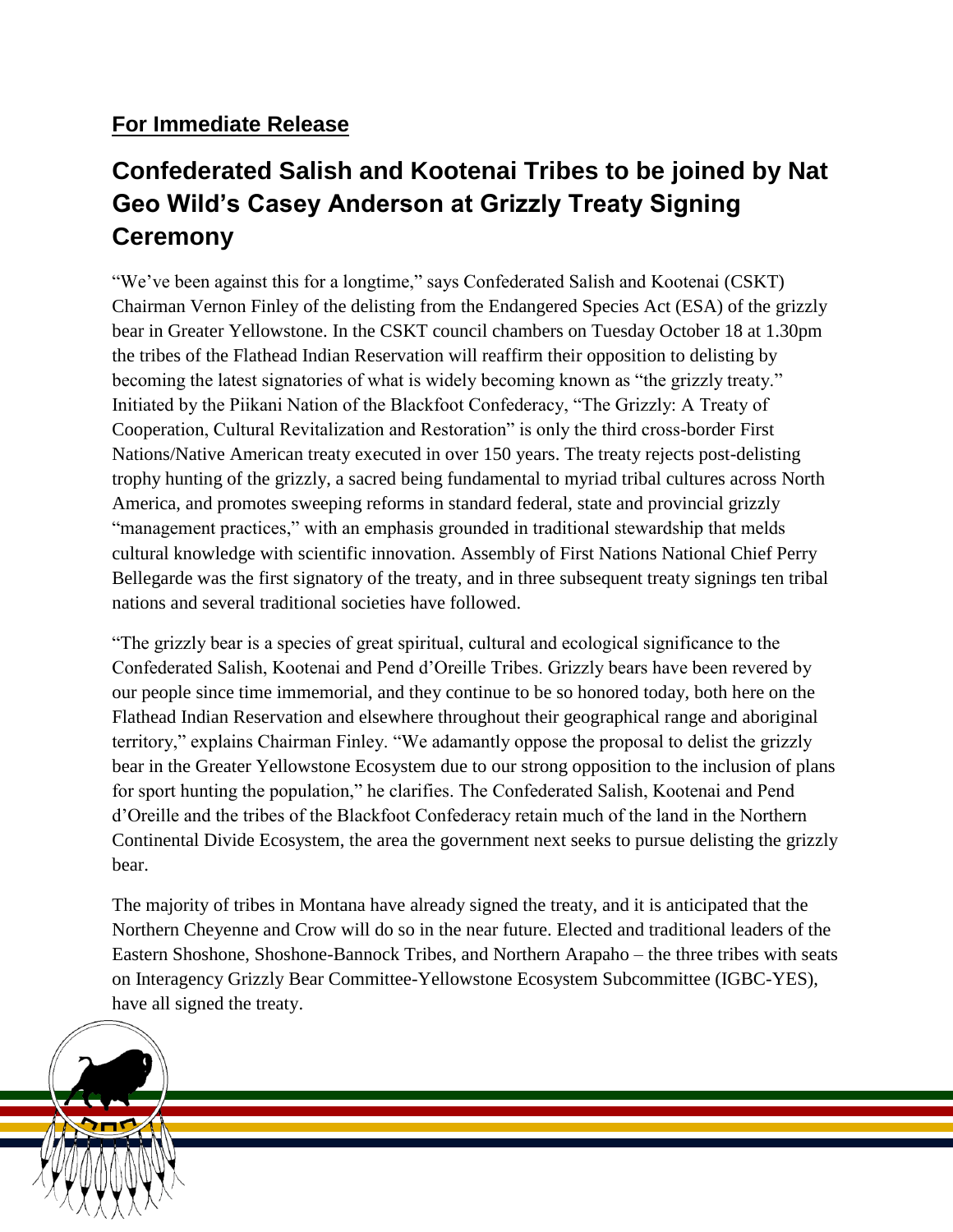All three tribes have previously issued or been party to resolutions opposing the delisting of the grizzly bear, but the US Fish and Wildlife Service (USFWS) has continued to misrepresent the tribes' position on delisting, and continued to do so the day after each signed the treaty. In response, the Shoshone-Bannock Tribes newspaper, the *Sho-Ban News*, published an article that flatly stated: "The Shoshone-Bannock Tribes has consistently opposed the delisting."

When it became clear that USFWS was moving ahead with delisting the grizzly, the Montanabased Rocky Mountain Tribal Leaders Council distributed a statement by the Great Plains Tribal Chairman's Association that categorized the current delisting process as "a clear and present danger to tribal sovereignty, tribal spiritual and religious freedoms, and self-determination." Tribal nations and USFWS remain at odds over what Piikani Nation Chief, Stan Grier, classifies as, "sovereignty, treaty, consultation, and spiritual and religious freedom violations." Shoshone-Bannock Tribes Vice Chairman, Darrel Shay, states that what little consultation there has been with a handful of tribes "has not been meaningful" and categorized it as "hostile." By federal mandate and executive order, consultation conducted with tribes by federal agencies must be "meaningful" and "pre-decisional."

"We are making remarkable strides with the grizzly treaty," says Chief Grier, "and I am honored to stand beside the Confederated Salish and Kootenai Tribes in this movement, for that is what this has become – a movement." Chief Grier credits the CSKT as one of the inspirations for the treaty. "When we drafted the treaty we looked toward the CSKT. Innovations such as the People's Way wildlife crossings, seasonal closures to protect grizzlies in sensitive habitat at critical points in the bear's cycle, and the adherence to culture in contemporary practices were very influential." At the heart of the treaty is the tribal alternative to delisting and trophy hunting the grizzly: the reintroduction of grizzlies to sovereign tribal nations with biologically suitable habitat in the Great Bear's historic range for "cultural, spiritual, environmental and economic revitalization." In May, while campaigning for Secretary Hillary Clinton, President Bill Clinton offered his support for the tribes' proposal. Joining leaders of the CSKT at the treaty signing will be National Geographic's Casey Anderson, star of Nat Geo Wild. "One of the things this treaty represents is unity. Bringing people together of like heart and spirit, and Casey represents that. Casey is a great ambassador not just for the grizzly, but for all of our two-legged, four-legged and winged relatives, and our Mother, the Earth. As we strive to do in our sphere, Casey gives voice to the silent in his area of expertise and people listen," explains Chief Grier.